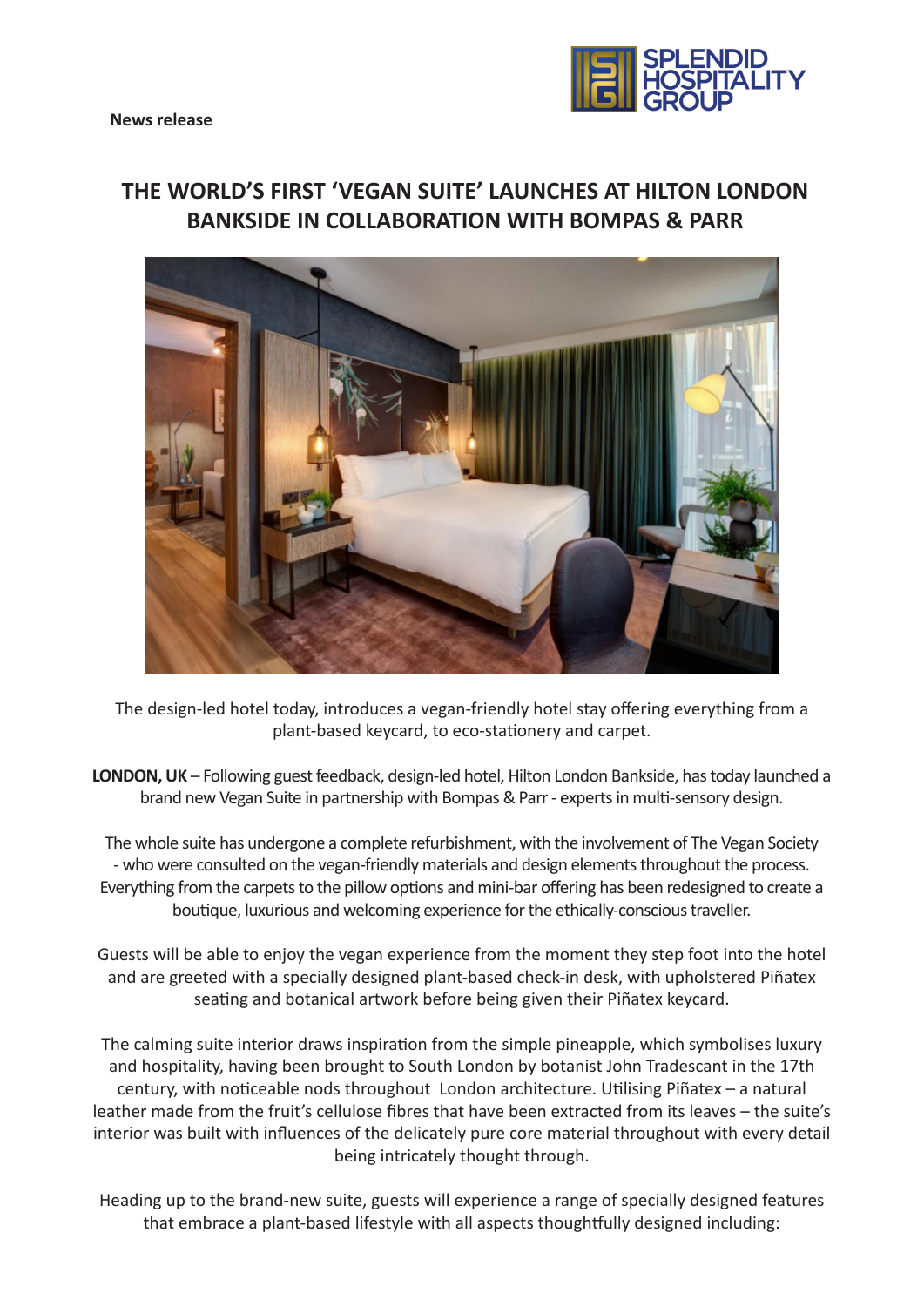# **Bedding**

Pillow options include anti-bacterial, non-allergenic and environmentally sourced material to replace feather down such as Buckwheat pillow made with 100% organic buckwheat hulls, Kapok Pillow made from natural kapok, Millet Pillow made with organic millet husks, Orthopedic memory foam pillow made with bamboo shredded fibre along with Anti-Allery Foam Pillow, made with 100% recycled cluster polyester. Piñatex leather headboard – plant-based natural leather using the pineapple's fibres and hand-embroidered by local embroidery artist Emily Potter

# **Flooring and Eco-Cotton Carpeting**

Guests can enjoy a stylish, solid stone-grey flooring with distressed finish made with 100% renewable and sustainable Moso Bamboo. The suite also includes responsibly sourced organic cotton carpets for guests to sink their feet into, offering a soft and eco-friendly alternative.

#### **Seating**

Desk chair and pouffes that feature in the suite have been stylishly created using Piñatex leather, with scattered Piñatex cushions to keep a chic feel to the space.

#### **Vegan Mini-Bar**

The mini bar offers a variety of locally-sourced, vegan treats including Graze protein powder, Naked fruit and nut snacks and Deliciously Ella energy balls in different flavours.

#### **In-room menu**

The culinary team at Hilton London Bankside has redesigned the in-room menu which now includes various vegan breakfast options (e.g. fruit juices, muesli, hummus and vegetables, potato hash, grilled Portobello mushroom, avocado and scrambled Quorn and quinoa), as well as lunch and dinner (e.g. cucumber salad, cauliflower steak and five-bean dhal).

## **Toiletries**

The suite provides PRIJA ginseng, earthly hotel toiletries such as shampoo and conditioner and essentials such as a shower cap, vanity and nail kit (made with recycled packaging).

## **Stationery**

The suite's desk comes kitted out with stationery from notepads, pens and pencils which are all vegan-friendly with no animal traces in the paper or ink.

#### **Cleaning products**

The hotel's housekeeping trolleys have been refreshed with eco-friendly products including Method's range of nature inspired, non-toxic and non animal-tested cleaning products, with all linen being washed with environmentally friendly detergent.

General Manager of Hilton London Bankside, James B. Clarke comments: "Here at Hilton London Bankside, we're always looking at ways to innovate and bring new experiences to our guests. Our OXBO restaurant offering is already expansive, catering to many different dietary requirements so we thought, why not apply the same concept to our rooms. Veganism is not just a dining trend, it has become a lifestyle choice for many and in turn, we want to be the first hotel to be able to offer those who follow the plant-based lifestyle, the chance to fully immerse themselves within it from the moment they walk into the hotel."